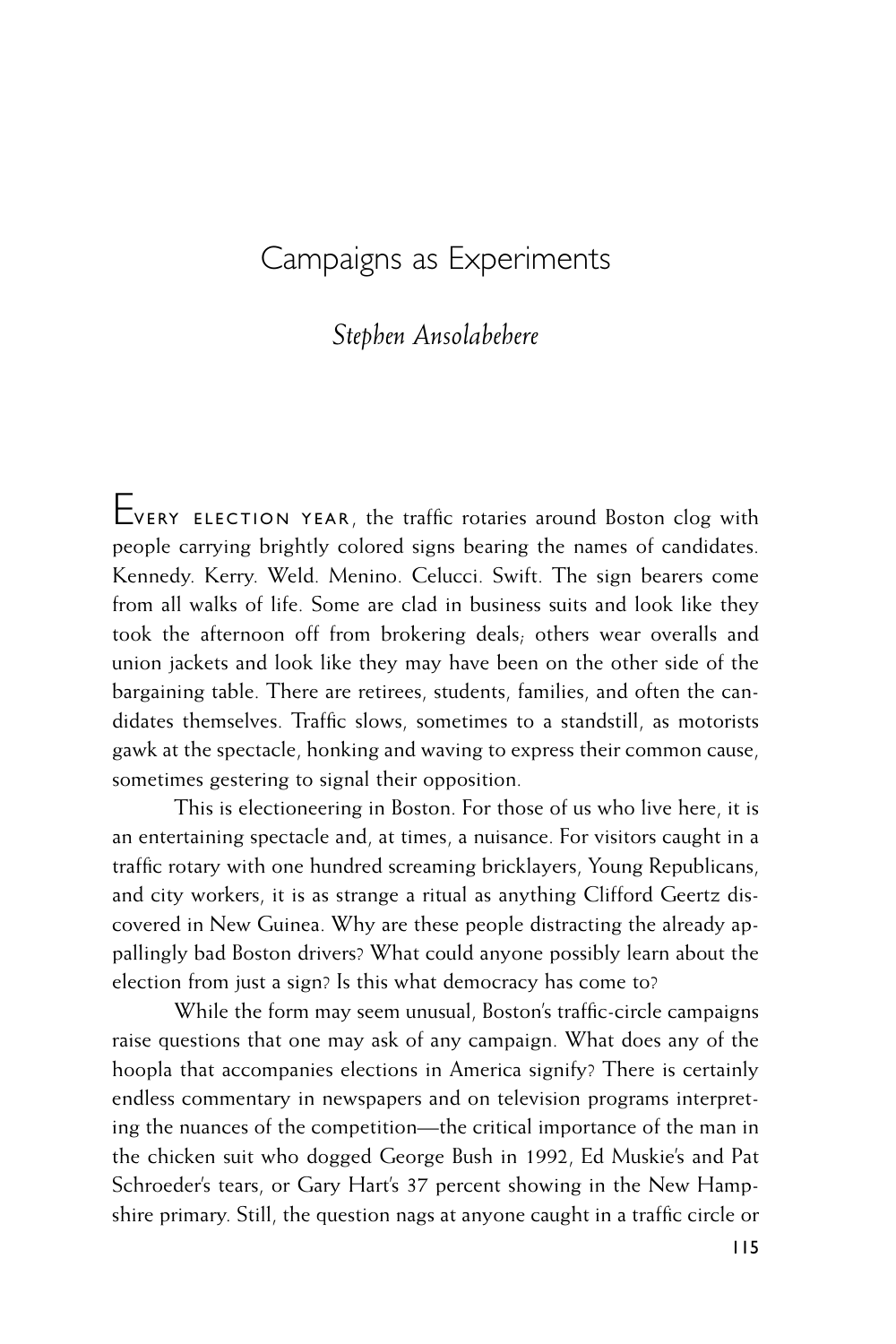deprived of their favorite TV show or just curious. Does any of this matter for who governs and how they govern? Or are campaigns just part of our culture—the stuff of best-sellers and blockbusters?

Driven by the big questions about the relevance of democracy, or perhaps out of a fundamental need to justify our own significance, social scientists have put campaigns under the microscope. In the last half century, we have developed subtle survey research methods that allow us to track the ebbs and flows of public opinion and to tie those to fluctuations in the information that voters receive. We have developed experimental techniques that allow us to isolate the effects of a single bit of information—an advertisement, a news story, an endorsement. We have developed fairly complex statistical methods in order to tease out the subtle relationship between the campaigns and the public's opinions.

A common analytical approach unites this research. Social scientists treat campaigns as experiments. Information—often in the form of advertisements, debates, and conventions—is the *stimulus.* The opinions and the intended and actual behaviors of people are the *responses.* The target of our research is to measure the differences among various treatment groups: those exposed to specific messages and those not exposed. At the grandest level, political scientists treat the entire campaign season as a stimulus, and sometimes democracy itself.

My aim, in this brief essay, is to outline what I see as the methodological challenges that this research program faces. I do not provide a comprehensive survey of the many excellent studies that have been done but instead draw very selectively on research in this area.

The essays in this volume attest to the pervasiveness of experimental thinking about elections and democracy. Nearly every essay in this volume asks what the effects are of different facets of campaign information: the volume of information, the content of information, the timing of information, and the qualities of the candidates who are running. The approach in nearly all of the work here is quasi-experimental, which involves treating our observations of the world as if they were natural experiments. Our discipline has also moved toward more real experiments. The most notable examples are the works of Donald Kinder and Shanto Iyengar; Paul Sniderman and his colleagues; and Charles Plott, Richard McKelvey, and their colleagues. Kinder and Palfrey (1992) present an excellent survey of experimental methods and their applications to political science.

Practitioners more and more treat campaigns as experiments too.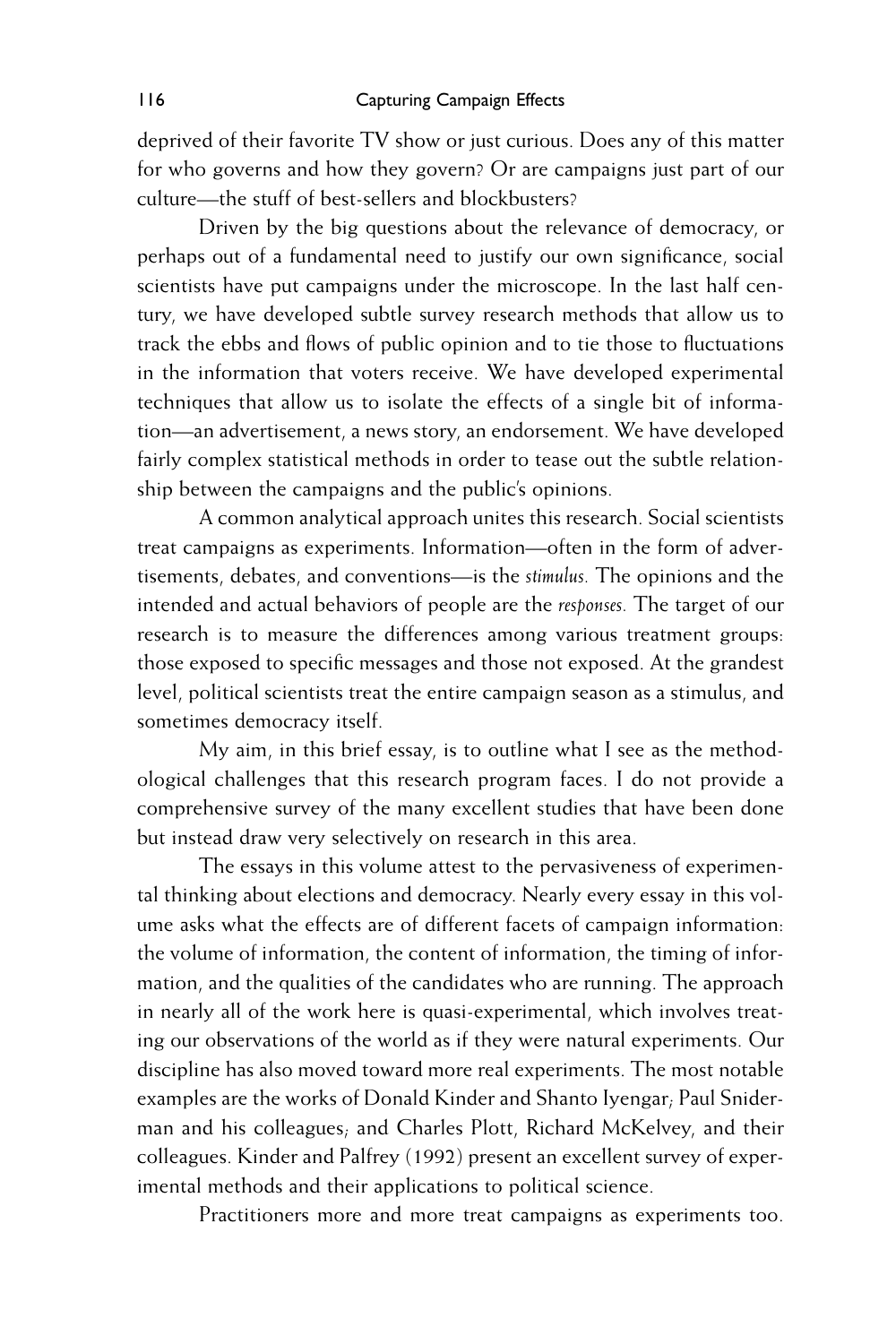Politicians and their strategists often float ideas and see if they catch on. If a theme resonates with the electorate, it gets more emphasis; if not, it is dropped. The decision about what to use and what not to use is shaped more and more by the tools that social scientists have developed, such as tracking polls and focus groups.

Although experimental reasoning predominates, observation remains the modal approach to the scientific study of elections and democracy. And there is a strong tension between experimentation and observation in social sciences. Unlike physicists and biologists, our "nature" does not perform all possible experiments. Politicians, journalists, consultants, and voters try to anticipate what is the best course and try to avoid actions that might cost them dearly. Consequently, when we look at the world it is always with an eye toward the actions that were not taken, as well as toward the events that did occur. In order to understand to what extent and how campaigns matter, we must imagine worlds with different sorts of campaigns or no campaign at all. This is, I think, one of the greatest challenges for social scientists, and it is one that experimental thinking can help to understand and solve, possibly.

## Experimental Reasoning: A Simple Example

To fix what I mean by "experimental thinking," consider a simple example drawn from my research with Shanto Iyengar. We wished to know whether negative advertisements produce lower participation. In other words, we wanted to know whether people who see negative ads are less likely to vote than people who see positive ads. We began by breaking the problem into three components: (1) design of the treatments or stimuli, (2) experimental control, and (3) measurement of responses.

Step 1 requires that we define both the stimulus of interest (exposure to a negative advertisement) and a contrast group. In our study we contrasted exposure to a negative ad with exposure to a positive ad. Call these treatments  $N$  (negative) and  $P$  (positive).

Skipping ahead to step 3, we wanted to measure whether there were any differences between those who saw a negative ad and those who did not. We measured participatory attitudes many ways using a battery of questions about confidence in government and voting developed by the National Election Studies (NES). We were most interested in intentions to vote; call this dependent or response variable Y. In our final analysis we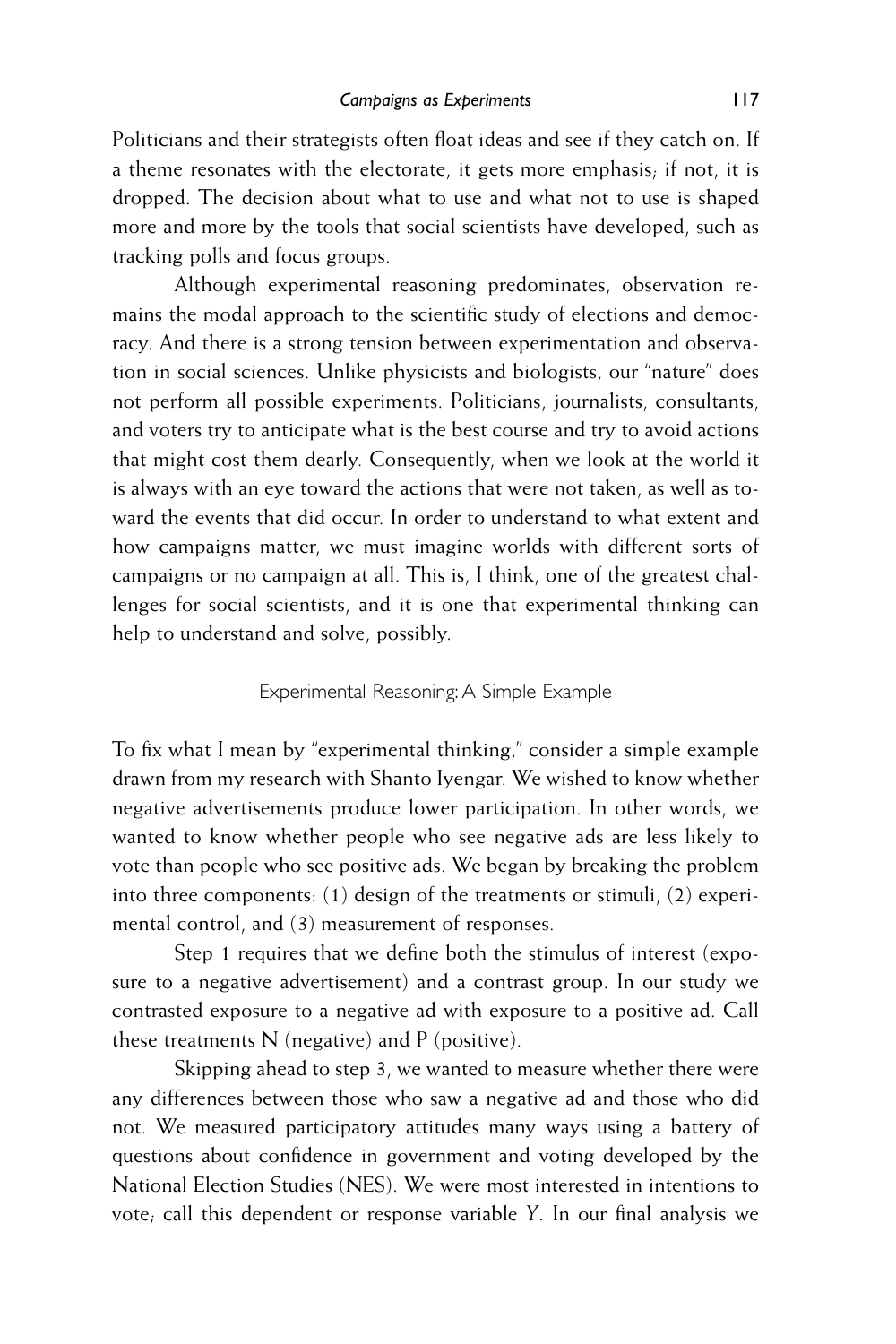wanted to compare the responses of those exposed to negative ads (i.e., *Y*(N)) and those exposed to positive ads (i.e., *Y*(P)). The dependent variable *Y* took a value of 1 if the person intended to vote and 0 if not. The average value of *Y* (call it *y*) for each group, then, equaled the percent of people in each group, that is,  $\gamma(P)$  and  $\gamma(N)$ , that intended to vote. The estimated effect of negativity on participation was simply the differences between the average vote intentions of these two groups, that is,  $y(P) - y(N)$ . This is just the definition of a difference of means, sometimes casually called an effect. It means something more to say that the effect is causal.

The power of experimental reasoning comes from control. Control allows the researchers to conclude that any statistically important differences in responses to the two treatments are due solely to the experimental manipulation. In the simple example here, we grappled with two problems of control: what do people see (the treatments) and who should see what?

The choice of the two treatments P and N was fundamentally an issue of control. We could contrast (and actually did) the negative ads with a neutral ad, a nonpolitical ad. The problem with such a contrast is that there are actually many differences between the neutral and negative ads: one is about politics and the other is not; one comes from a specific candidate and the other does not; one raises a public policy issue and the other does not; one is negative and the other is not. To conclude unambiguously that it is the negativity of the message that turns people off, we had to eliminate those differences. So we created a positive version of the same ad, using the same video, the same candidate, and the same issue, but changed the negative words in the script to positive ones. In the end, we could be confident that the only difference between the treatments stemmed from the negativity of the message. One could also imagine more elaborate experiments that vary the lengths of the messages or that combine negative and positive messages to make even more refined measures of the effects of the amount of negative and positive information.

The second place where we exerted experimental control was in who saw what ad. More generally, this is an issue of sample selection. If the assignment of people to treatments is at all related to the dependent variable, then there will be biases in the estimated effect of the treatment on the dependent variable. The experimental approach allowed us to measure precisely who watched a negative ad and who watched a positive ad. This is a very important advantage. Surveys and other techniques must rely on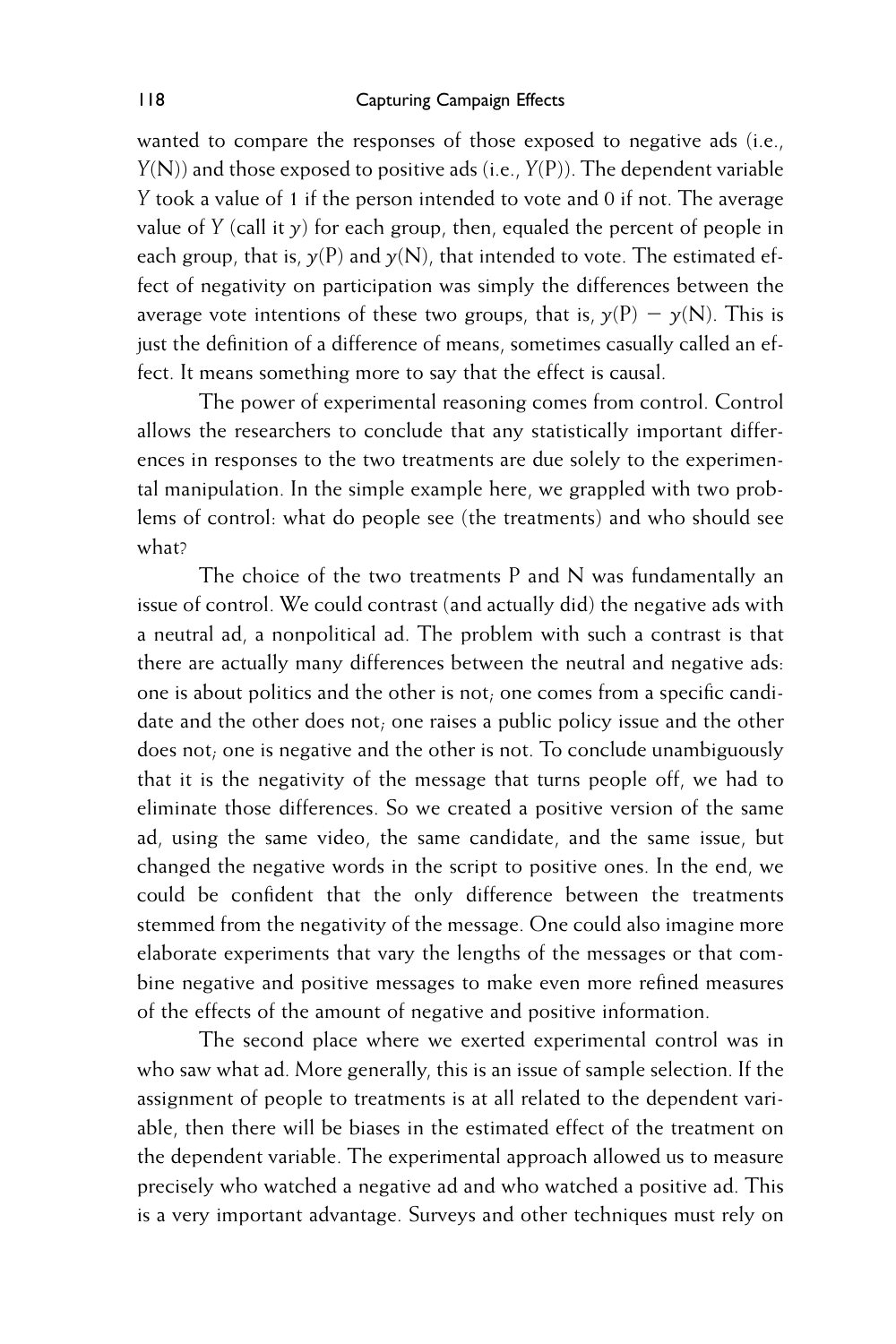reported or recalled exposure to ads. As discussed later, those measures can be highly inaccurate and produce serious biases in data analyses.

At this point in the experiments we introduced a further guard against other factors confounding our conclusion. We randomly assigned advertisements to participants. Another significant problem with simply measuring the difference between those who saw a negative ad and those who saw a positive ad is that the contrast might reflect who is in each group. We might, for example, let people choose which ad they wanted to see. If people sorted such that likely voters chose tape A and likely nonvoters chose tape  $B$ , then there would be a bias toward finding no effect, even where an effect is present. If the opposite occurred, and people unlikely to vote a priori chose tape A and likely voters chose B, then we would overestimate the effect of negativity. Similarly, almost any assignment rule might introduce biases. To prevent some unanticipated confounding factor from emerging, we randomly assigned (using a random number generator, not an arbitrary rule) tape numbers for participant identification numbers.

Randomization does not remove the features of individual participants that can create biases, such as their inherent likelihood of voting or not or their taste for certain kinds of advertisements. Rather, it provides a statistical safeguard against those dispositions generating biases in the comparison of the two experimental groups. Randomization allows researchers to state that we expect in the statistical sense that any differences between the groups likely did not arise by chance, even though we did not control for their possible causes in the initial design of the experiment. The advantages of control are equally significant. Control allows researchers to say that some specific causes could not have accounted for any differences between the experimental groups that might have emerged. In addition, experimental control is a precondition of randomization. Without control over who sees what, randomization is not possible.

A simple algebraic example helps to clarify these two key advantages to experimentation. This example is based on a very insightful paper by Donald Rubin (1974). Suppose again that we wish to measure the effect of negative ads on participation. Suppose also that we have two individuals we would like to examine, person i and person j. Many factors that affect political behavior will shape these individuals' responses to our study. Indeed, there are so many factors that we could not possibly design an experiment that would hold every one of them fixed through experimental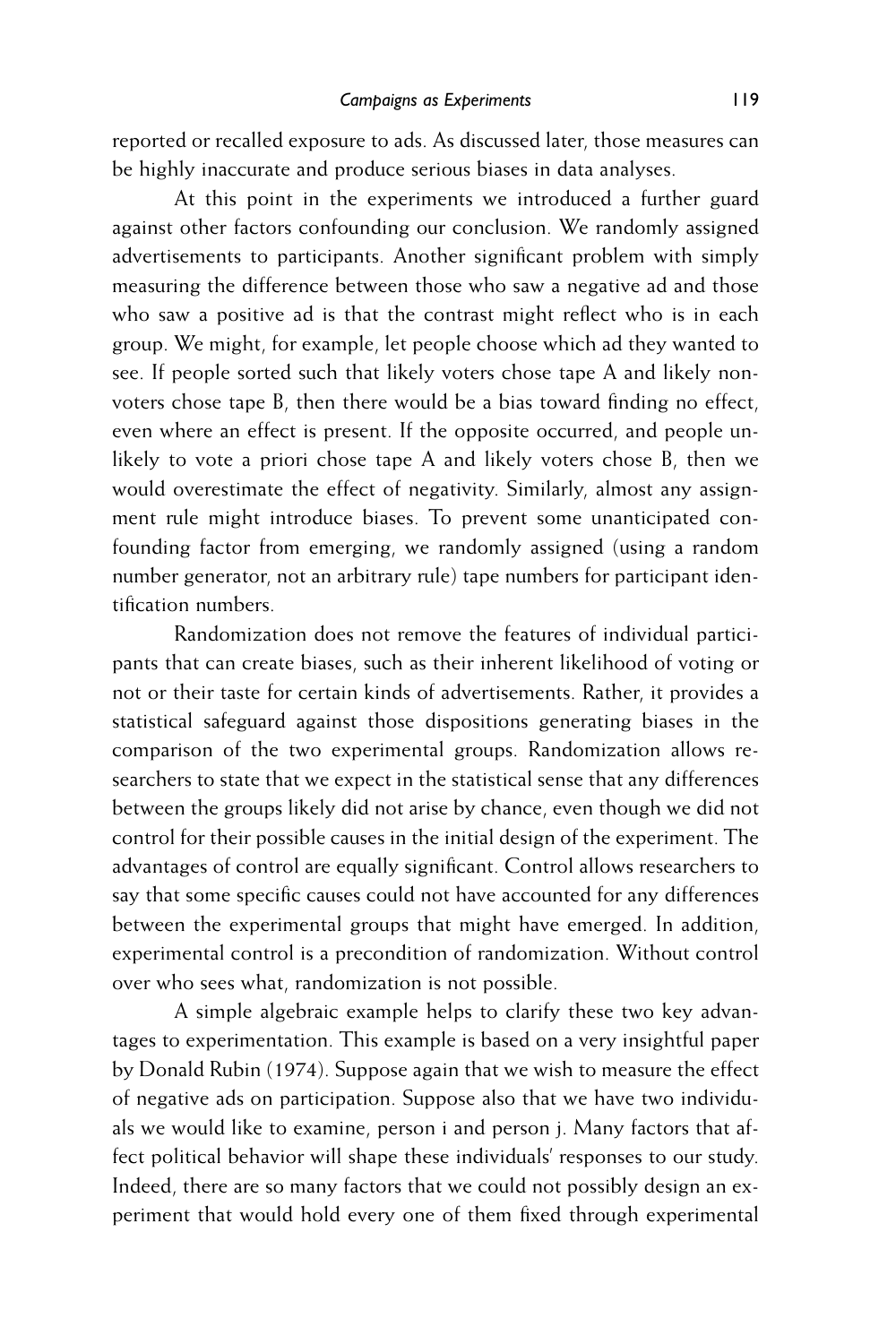control. What Rubin elegantly explains is how a controlled and randomized experiment can *eliminate* from statistical conclusions the influence of the myriad factors that shape behavior.

To begin with, it is important to understand that complete experimental control is an impossibility. Complete experimental control would mean that we show person i the same two treatments, P and N, and that we show person j the same two treatments, under exactly the same conditions. Suppose that we could set up the experiment so that the conditions of each showing of the videotapes are identical. Index the showings with the letter *t*. We would then measure the difference in person i's participatory intentions between the two treatment conditions and the difference in person j's intentions. Finally, we could average the two viewers' responses to measure what Rubin calls an Average Causal Effect:

$$
Y(P) - Y(N) = (1/2) \{ [Y_{it}(P) - Y_{it}(N)] + [Y_{jt}(P) - Y_{jt}(N)] \}.
$$

It is physically impossible to observe this quantity. An experimenter may be able to set up very similar viewing conditions for the two persons, holding day, time, and so forth, the same. But an individual can never be exposed to two different treatments at exactly the same time. At this point, a solution to the problem of control seems hopeless.

Controlled and randomized experiments allow us to get around this impossibility. Instead of trying to see everything at once, we construct some alternative (counterfactual) situations and then construct a rule to decide which situation we will observe. Continuing with our example, we begin by constructing two hypothetical situations. In situation 1, we determine that person i watches tape P and person j watches tape N. In situation 2, we determine that person j watches tape P and person i watches tape N. We cannot, I have said, observe both of these situations.

The beauty and power of experimentation come at the next step. The experimenter plays God and determines which of these two situations will occur. We may choose which world will occur on the basis of any arbitrary rule. However, there is a very strong reason for selecting by random assignment, such as a coin toss. If we use an arbitrary rule, such as which person comes through the door first, we might inadvertently introduce another reason that any observed differences exist. With the coin toss we know that we can expect that any differences that emerge are due to chance variation, not to systematic differences.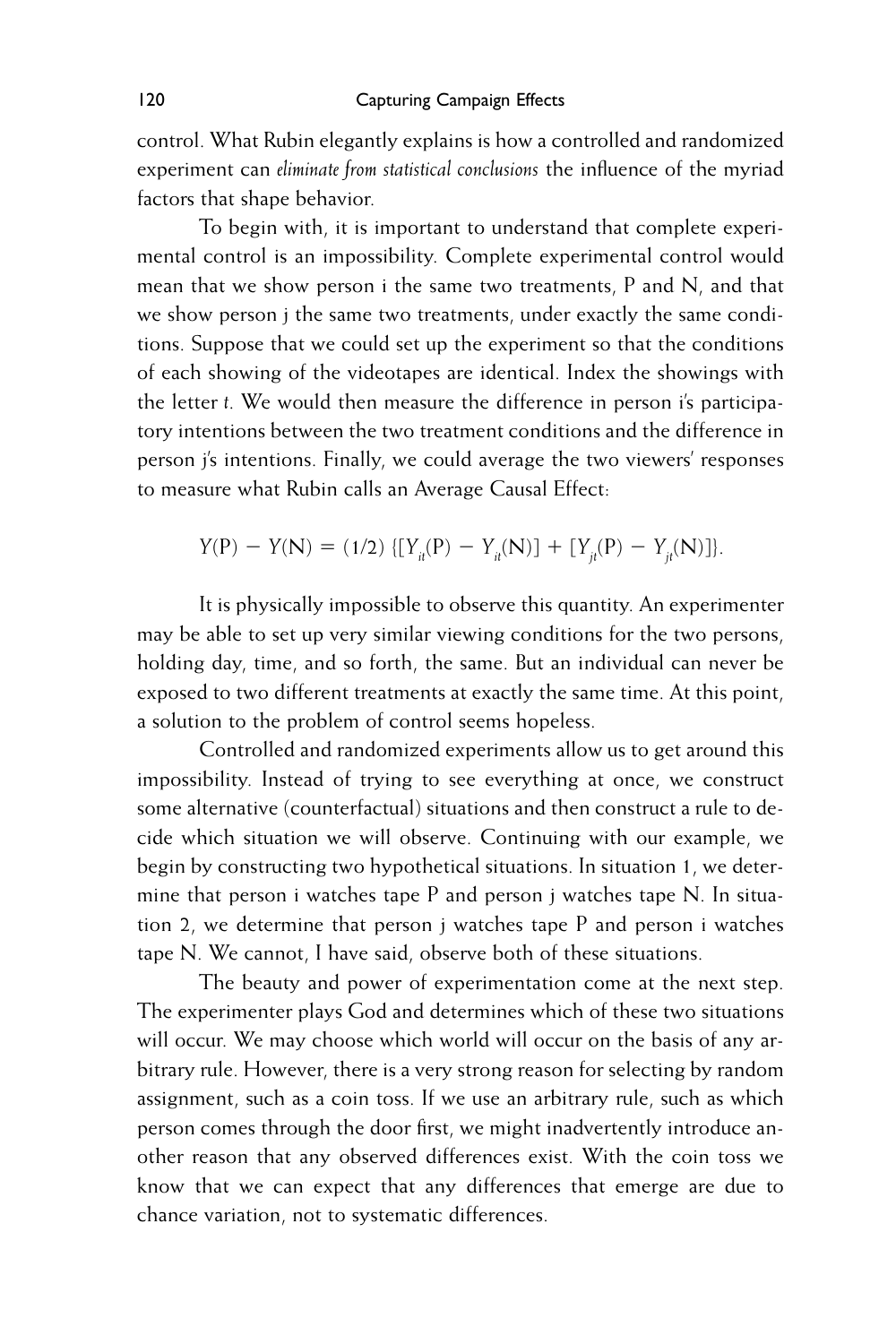In the advertising experiments, suppose that we tossed a fair coin to determine which of these situations we should observe. So, with probability 1/2 we observe the outcome of situation 1 and with probability 1/2 we observe the outcome of situation 2. Whichever we observe we take to be the estimate of the average causal effect. The key result is that the expected value of the experimentally derived estimate of the effect of advertising tone equals

$$
E[y(P) - y(N)] = (1/2) [Y_{it}(P) - Y_{jt}(N)] + (1/2) [Y_{jt}(P) - Y_{it}(N)].
$$

Collecting the terms with P and the terms with N reveals that this quantity is identical to the Average Causal Effect:  $Y(P) - Y(N)$ . In statistical parlance, the observed outcome of the experiment provides an unbiased estimate of the Average Causal Effect.<sup>1</sup>

Five Challenges in the Study of Campaigns

The structure of a simple experiment helps to clarify the challenges that confront researchers who wish to measure the effects of political information using observational data. There are five: the size of the study, the construction of treatments (for example, P and N), the measurement of exposure (who sees what), the assignment of treatments (why did people see what they saw), and the measurement of responses.

*Setting Our Sights*

What are the possible effects of campaigns on elections and government? The campaign period is not the only time when people learn about their government, and during the campaigns the public discussions and mass media messages are not the only information that people draw on. Rather, campaigns are just one of the ways that people relate to their government, and this fact must temper our assessment of them.

Often journalists prime us to believe that the latest news is so very important. That is their job: to sell the news. That is also why commentaries in the popular press are so often the starting point of social science inquiries. Although journalists are some of the major consumers of what we discover, it is probably best that we get away from journalistic beliefs about the importance of campaigns, at least as the starting point of any inquiry.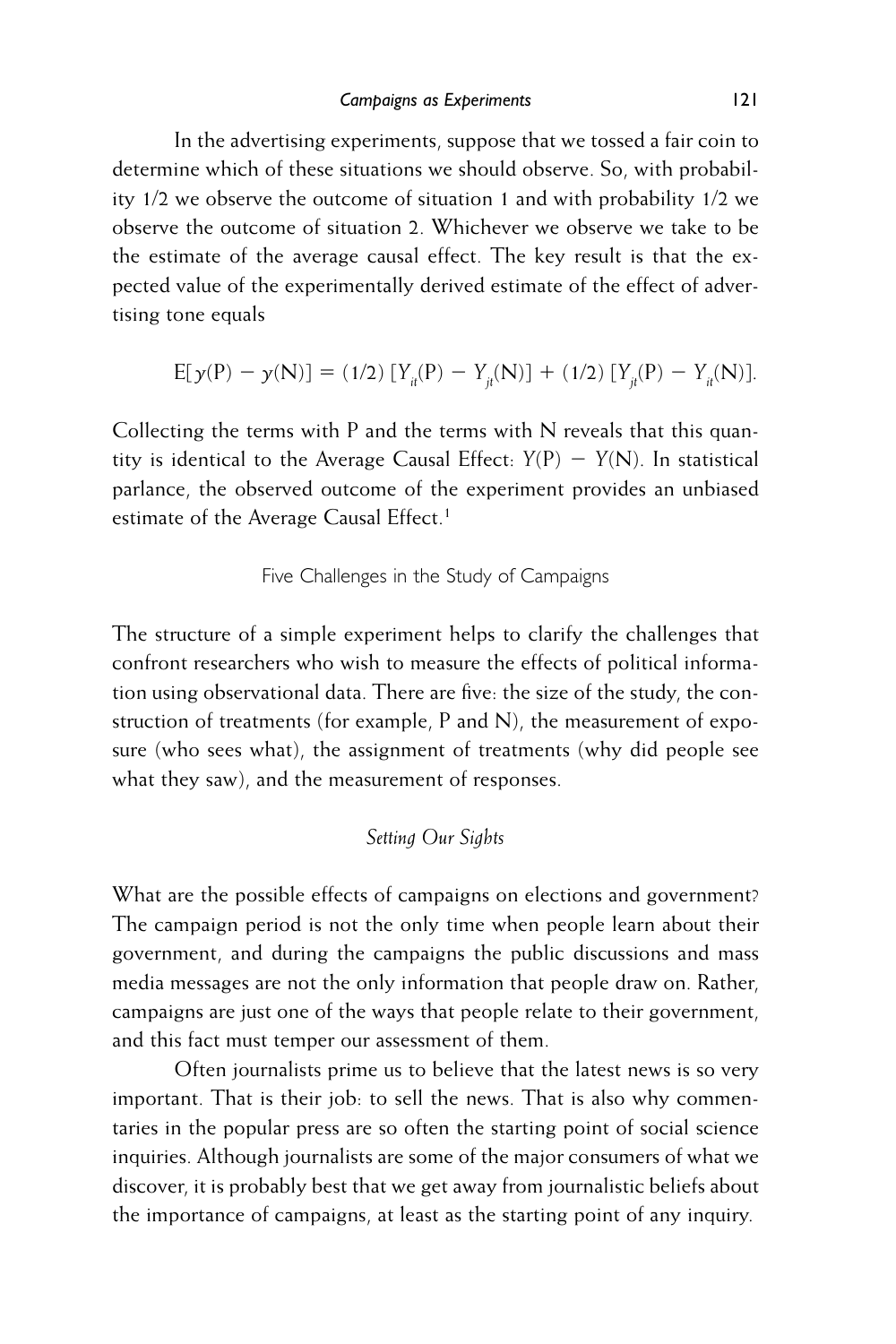### 122 Capturing Campaign Effects

Instead, in thinking about how to study campaigns and whether their effects are big or small, we must determine what a big effect would be in political terms. To my thinking, moving the public opinion polls by 5 to 10 percentage points, which is perhaps an optimistic estimate of the edge gained by congressional incumbents through their campaigns, is a very big effect. Campaigns probably matter a whole lot less than fluctuations in the economy or the ideologies of the parties and people's preferences about the size and extent of government activity. This does not mean that campaigns are unimportant and that we should direct our research elsewhere. Unlike people's preferences about the size of government or fluctuations in the economy, candidates control their campaign messages. Here is the politics of democracy.

The lesson for researchers, though, is that it is hard to measure the effects of campaigns with much confidence. To reliably measure many modest campaign effects at once and the subtle interactions among them requires an excessively large sample. For example, the postconvention bounce enjoyed by the party's standard-bearer is one of the strongest and most reliable campaign effects. The convention bounce averages 6 percentage points. One needs a sample of at least twelve hundred to reliably detect such an effect. Most media polls have samples of five hundred to one thousand. It is harder still to measure the size of effects of this size within particular subgroups, such as among people who identify with one party or another.

What is needed in the study of campaigns is a very focused approach that attempts to isolate a phenomenon of particular importance and then designs the instrument around it. In this volume, I think the best example is the study reported by Johnston and Vowles of strategic voting in New Zealand.

# *Defining Treatments*

Campaigns are important because they are times of intense, focused public discourse. Politicians, parties, and interest groups present the choices to the electorate. For their part, many citizens tune in because they must make a judgment on Election Day about who should govern. Of course, intense public discourse arises at other times, such as the debates over national health insurance and over NAFTA during the first Clinton administration. Indeed, campaigns should be viewed as a continuation of the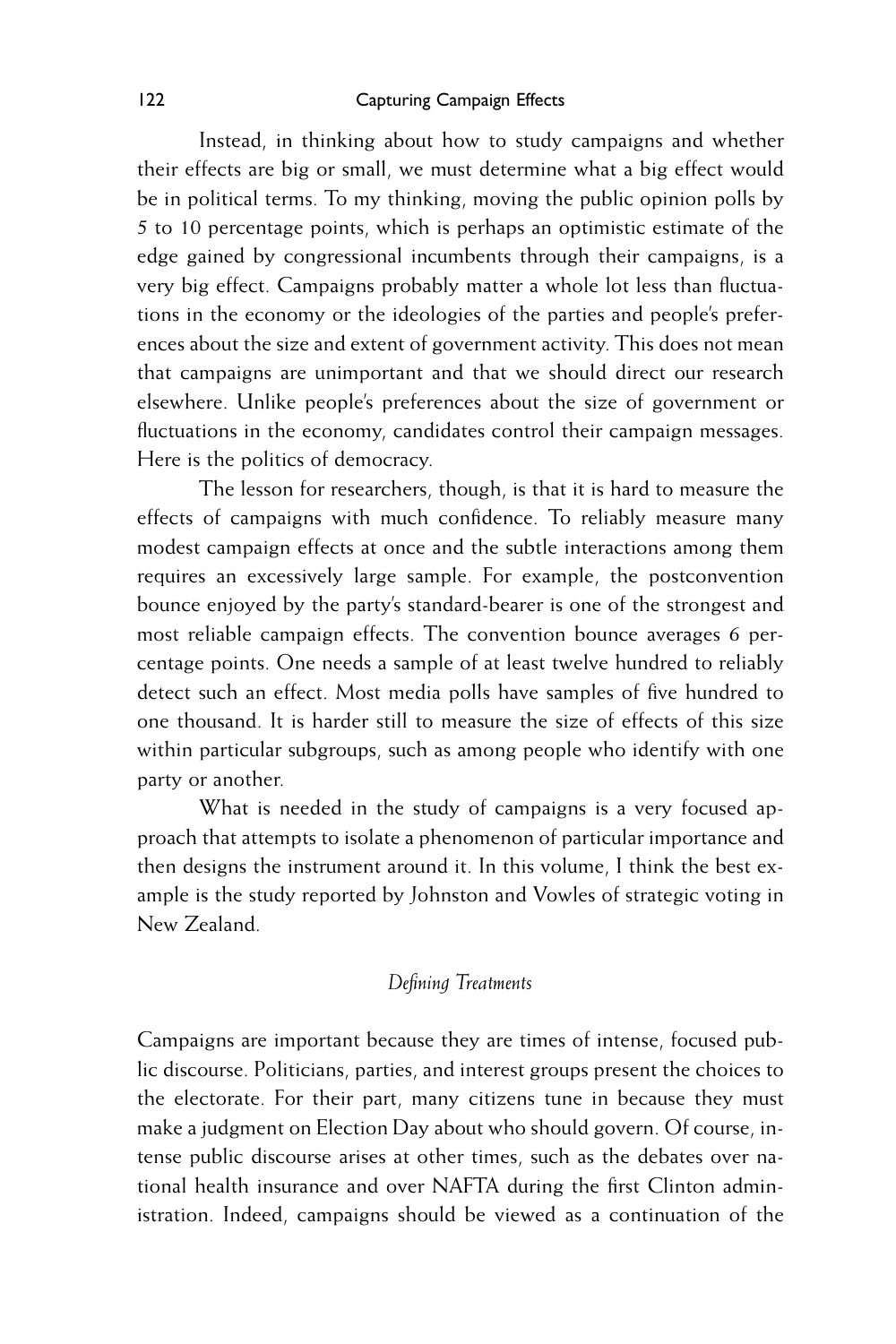dialogues that occur throughout the duration of a government. For social scientists, though, they are an ideal time to measure the effects of information because the volume and complexity of the information increase during campaigns and because many more people seek information.

That discourse and information are the real concerns with campaigns suggests that there are two features of campaigns that we may analyze: what is said and how it is said.

The "what" of campaigns are facts. Political scientists, drawing on their Progressive roots, want people to cast informed votes, and our standards of information are high. Voters certainly use a wide range of facts, even if they do not always seem to do so. Indeed, not having heard anything about the candidates is a "fact." A crude, workable typology of facts undergirds most communications and elections research. First, voters need basic information about the election: when is the election and how do you vote? Second, voters use labels, including party, incumbency, group endorsements, race, and gender. Such facts seem necessary for some of the basic sorts of voting that social scientists have shown to exist, especially party voting, retrospective economic voting, incumbency voting, and racial bloc voting. Third, facts about the candidates as persons are also important. Do I know this person? Where does he or she come from? Finally, information about the issues is vitally important to many voters. The twentieth-century ideal of democracy is one based on deliberation about "the issues" facing the country. At the very least, people must have some familiarity with those issues, either at a personal level or at the rarefied level of public debates about specific laws. What is at stake in this election? What are the problems that the nation faces or that I face? What policies do each of the candidates and parties plan to pursue? What might be the consequences of those policies?<sup>2</sup>

To assess the effects of different sorts of information we must draw contrasts between situations where the information is available and where it is not. For example, most ballots are partisan ballots—they have the labels of the parties next to the candidates' names. This bit of information (a simple label provided in the campaign booth) matters quite a lot. I, for one, would be lost without it when voting for lesser offices like city council, sheriff, and judge. The extent to which these labels matter, though, can only be measured by contrasting elections where the labels are present and where they are not. One way to capture such effects is to contrast states with partisan and nonpartisan ballots. Another possible experiment is to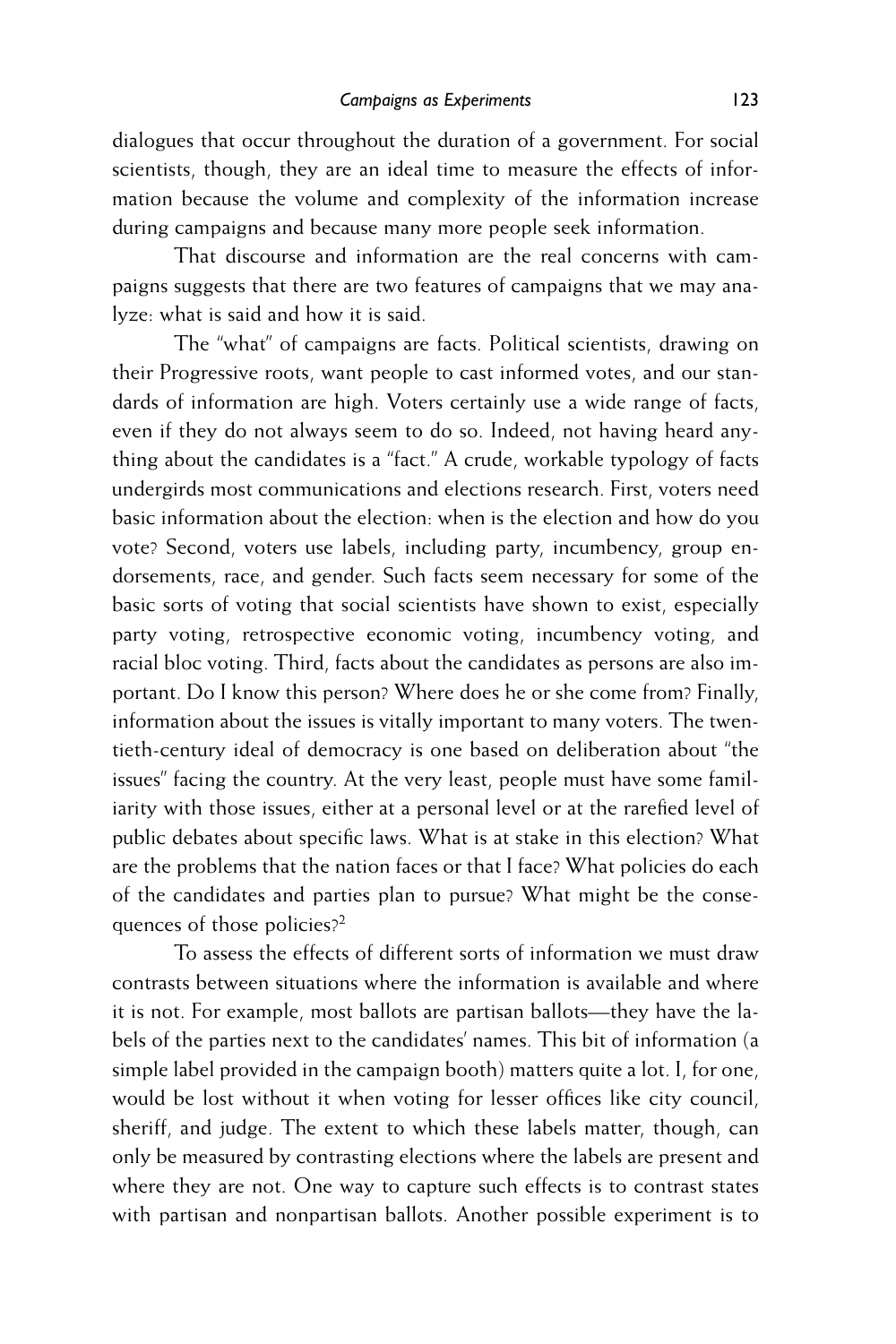### 124 Capturing Campaign Effects

consider states that change their ballot form. Minnesota in the early 1960s, for example, experimented with nonpartisan ballots. One can measure the effects of ballot form in this case by contrasting the partisan vote in years when the nonpartisan ballot was used with the partisan vote in the years when the partisan ballot was used.

Significant events, such as debates, conventions, and even the campaign season itself, are often viewed as treatments. Gelman and King (1993), for example, measure a variety of campaign effects, such as convention bounces, by pooling the media polls in the 1988 U.S. presidential election and then testing for the effects of events deemed important by the press coverage of that election. In a similar vein, Thomas Holbrook (1994) measures the effects of the presidential campaigns of the 1980s on election outcomes by contrasting the average presidential popularity and support in the months before the campaign began with the average presidential popularity and support registered throughout the campaign season. This approach gives us a crude assessment of the campaigns—did any movement in opinion occur?

There is an important limitation to such studies. The "treatments" or events may not be comparable. One party's convention might convey less information than the other party's convention. For example, the 1968 Democratic convention is often described as showing a party in disarray, but no one remembers the 1968 Republican convention, nor did it attract nearly as much commentary at the time. One way to adjust for comparability of events is to measure the strength of the signal with television ratings for conventions, advertisements, and other "events." To continue the convention example, researchers might count the number of minutes of issue discussion that occurred during prime time. Even still, it is hard to assay an entire campaign season. How we measure the "treatments" at the aggregate level remains a tricky problem, with few obvious solutions.

In studying the "what" of campaigns, the typology of basic facts, labels, personal traits, and issues offers a primitive but robust guide. But we need better measures of these treatments, especially at the aggregate level. Most of the study of campaigns is conducted at the micro level, largely with survey data. Survey data suffer from measurement errors, as noted later. We need a check on conclusions drawn from surveys, and, short of doing experiments, that means aggregate data. The only standard aggregate data that are available measure the volume of the campaigns, and these are the data reported by the Federal Elections Commission and state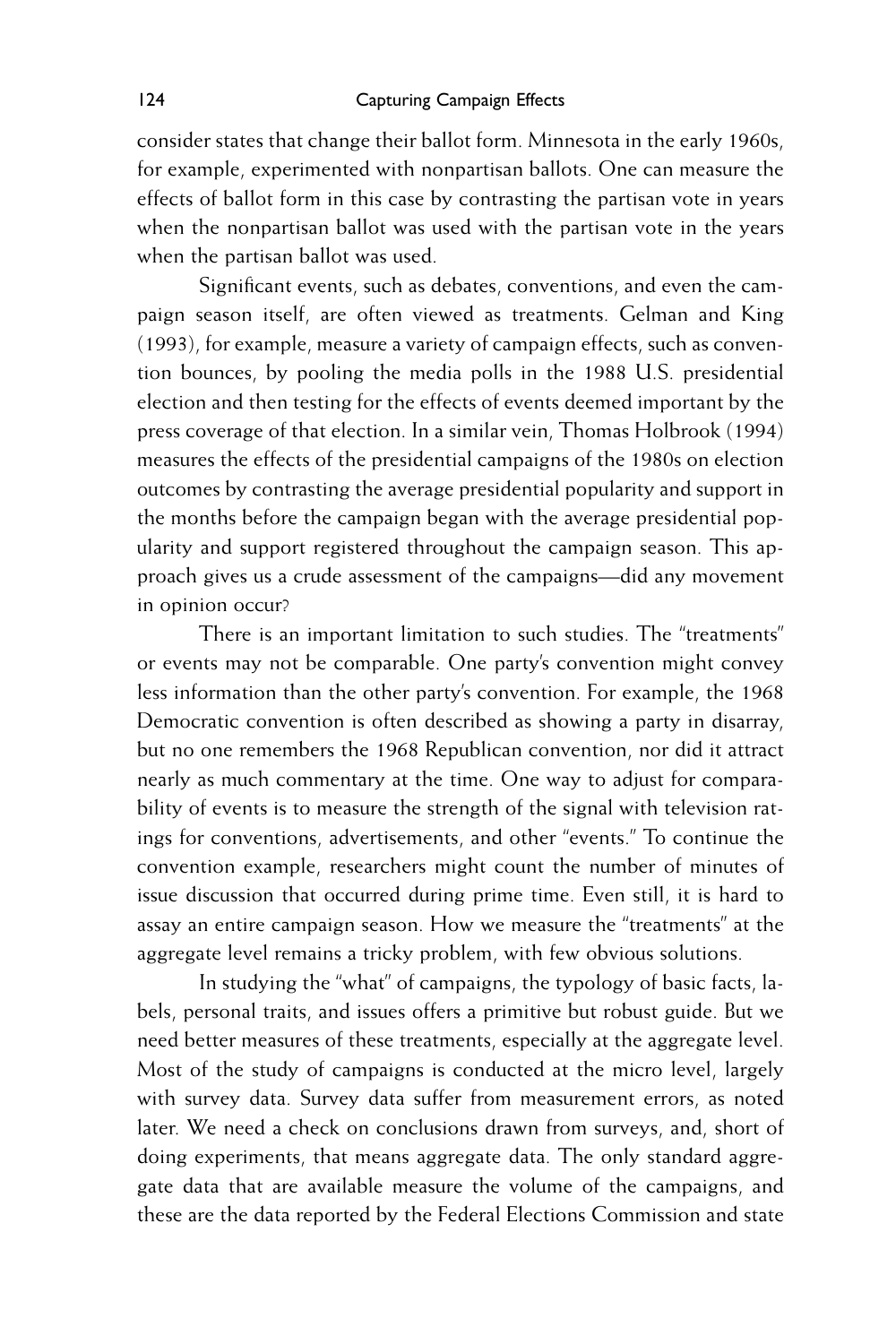agencies on the candidates' campaign expenditures. There are no measures of candidates' expenditures for themselves and against others or of expenditures on different issues or traits.

The "how" of campaigns opens a much wider field for inquiry. By "how" I mean how campaigns are conducted. How many candidates and parties participate? Who controls access to the mass media? At their core, campaigns involve deliberation. Campaigns are protracted events in which the parties, candidates, and electorate attempt to engage in a discourse about what is the best direction for the future government. Indeed, one of the fundamental assumptions of democracy is that there is value in hearing many voices and in interacting among them. This theme was central to the research on political communication following World War II. Control of the mass media seemed necessary for the sustenance of the regimes in Germany and Italy. Social scientists have worked extensively to measure the effects of specific facts and events on opinions and election outcomes. However, we know very little about how the dialogue of campaigns works.

The extent of deliberation has reasserted itself in contemporary research in three important areas. The literature on transitions to democracy has emphasized telecommunications reform as one of the focal points for democratic reforms. The literature on presidential power has focused on the ability of the president to get his way in the Washington establishment by "going public" and on the limitations of this power when Congress is also able to go public (Kernell 1986; Brody 1992). Finally, the popular critiques of the American media and proposals for reform of it often focus on the effects of concentration of ownership and of commercialization on the quality of discourse. I know of no studies that establish such a link in any objective way, but the BBC is often heralded as the model for dragging U.S. politics out of the muck.

While questions of access to media may seem far removed from campaign politics, they are in fact quite central. In 1996, the U.S. Presidential Debate Commission chose to exclude H. Ross Perot from the nationally televised debates. Similar debates four years earlier reinvigorated his campaign and helped him win nearly 20 percent of the vote. In 1998, Reform Party candidate Jesse Ventura was allowed to participate in the Minnesota gubernatorial debate, in part because Democratic nominee Skip Humphrey felt that Ventura (with only 11 percent in the polls) had no shot of winning and would only draw support from the Republican nominee,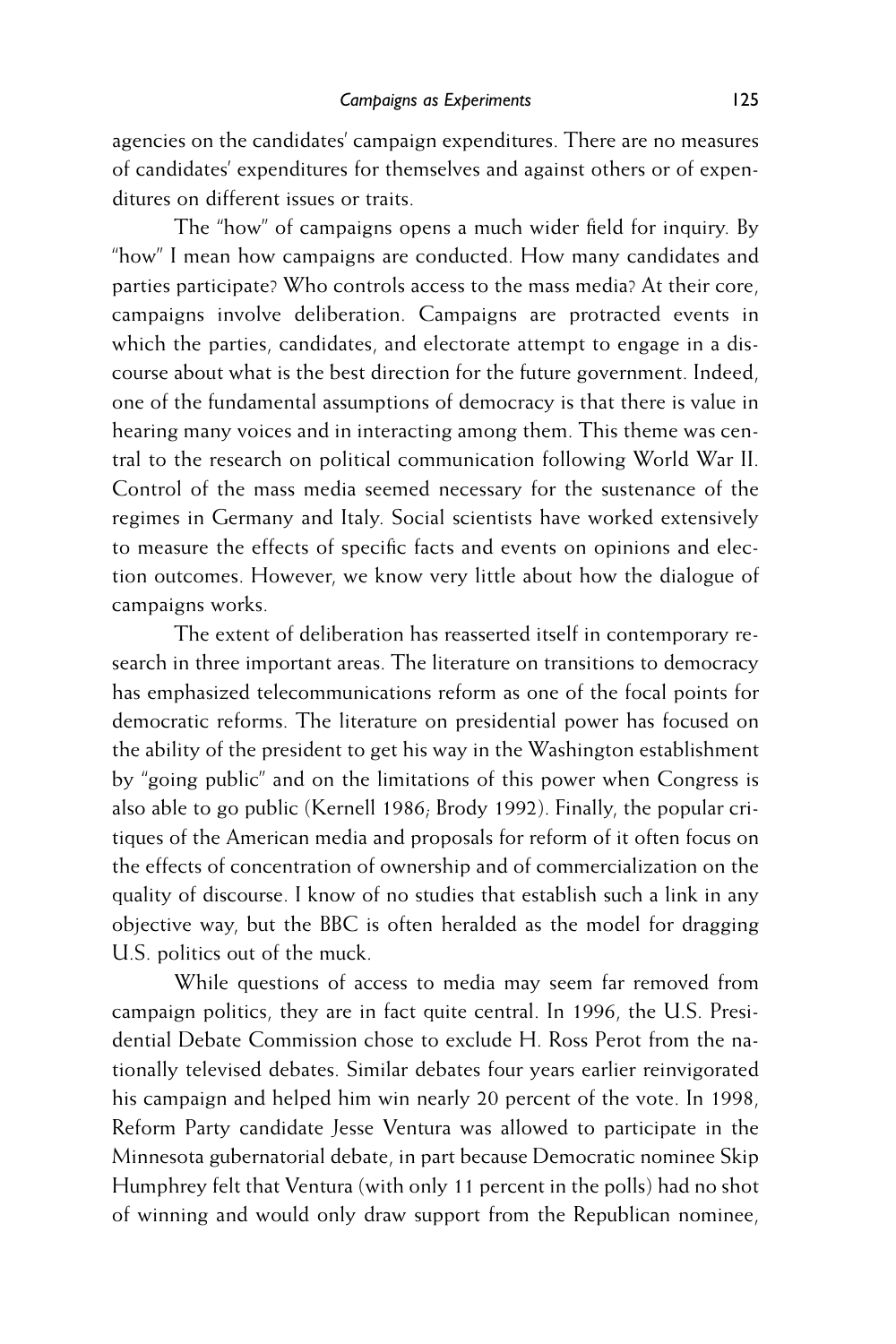Norm Coleman. Ventura was the clear winner in the debates and, one month later, in the election.

The number of voices is certainly an important feature of deliberation. Beyond that, though, communications research still lacks an adequate framework for thinking about deliberation and measuring its effects. Three models of deliberative democracy in campaigns have currency. First, one might view voters as jurors, weighing the evidence laid before them by adversaries. Here the normative standards are fairness and truthfulness, and at times an arbiter must intervene. Often, journalists take the role of judge. Second, one might view deliberative democracy as a marketplace. Free and open competition (in our case for elected office) is the best test of any idea or politician. This rationale lies behind many of the Supreme Court opinions relating to campaign finance, broadcasting regulation, and censorship. Finally, one might think of democracy as an extensive town meeting, where ordinary citizens can openly put questions before their fellow citizens, criticize or praise their government, and challenge leaders directly.

How we measure deliberation and discourse poses an even greater research challenge. The very dimensions of the subject have yet to be distinctly defined. Perhaps the best starting point is the vantage of comparative politics, and that is to measure the openness of the media in different societies.

# *Complexity of Effects*

One of the clearest lessons of media research over the last two decades has been the complexity and variety of responses that any message can elicit. Much early social science research on communications emphasized that modern democracy involved the behavior of the masses. Fear drove this research: fear that democracy could fall to the machinations of demagogic dictators. Such fears proved unfounded, mainly because the public is not a single entity easily moved in one direction or another, but consists of many publics.

Any message may have varied effects on the electorate as a whole. Some information may lead to convergence in people's beliefs and voting behaviors, but some information may create greater heterogeneity. Responses to campaign messages vary along at least three significant dimensions.

First, voters differ in their levels of sophistication and knowledge of politics, and this mutes the effects of new information on the public as a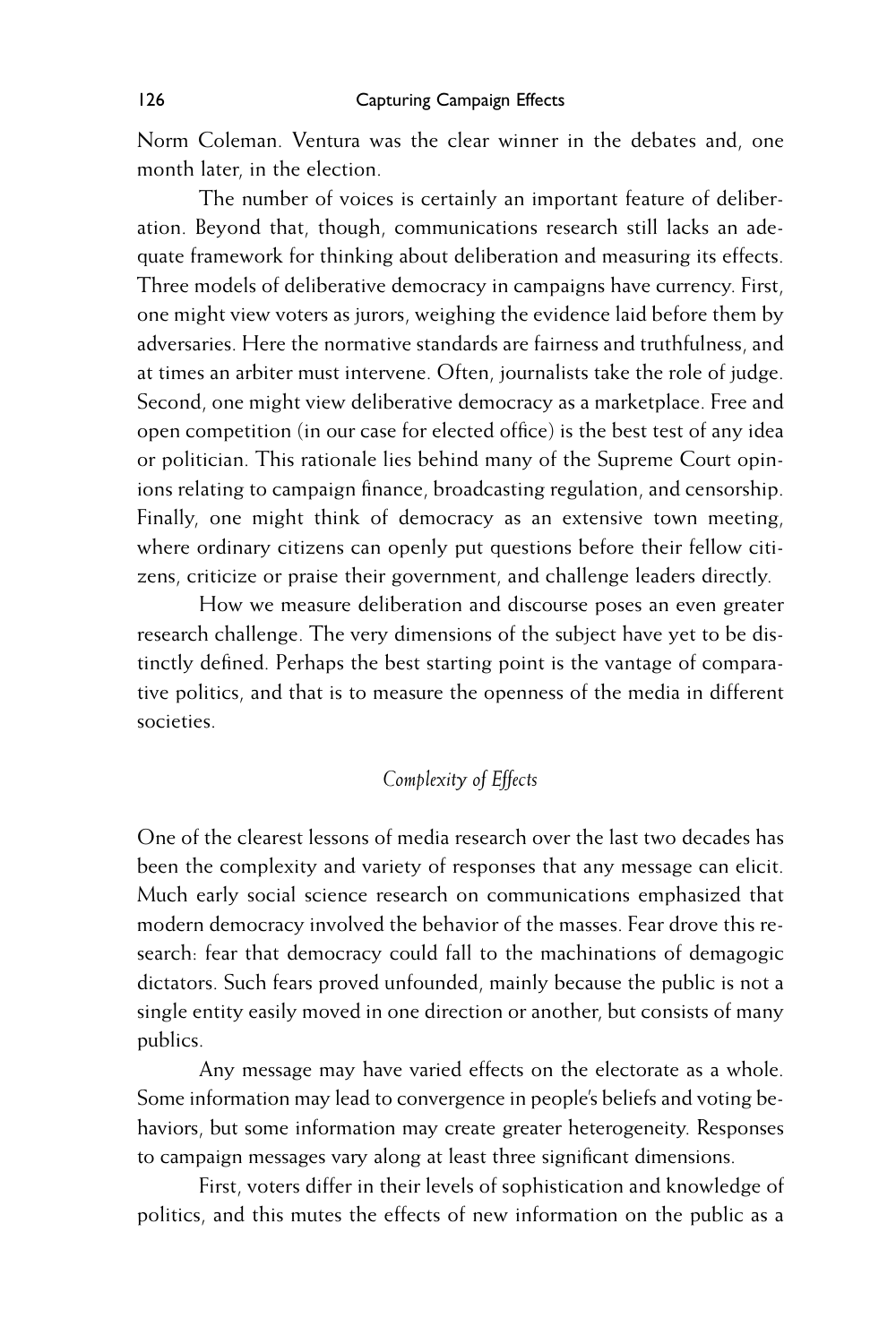whole. More sophisticated voters are more attuned to politics, more likely to pick up new information, and more critical in their use of such information. John Zaller, in his book *The Nature and Origins of Mass Opinion* (1992), develops a parsimonious model that describes how new information can have very uneven effects in such an electorate. A very sophisticated voter is likely to learn new information but is unlikely to be influenced by it, since the new information adds little to the voter's existing cache of knowledge. An unsophisticated voter is very likely to be influenced by new information but is very unlikely to learn it. Voters with moderate levels of information—those who follow public affairs occasionally—are the most susceptible to new messages.

Second, voters differ in their political dispositions and preferences, and people's preferences can shape what information they seek, believe, and respond to. Paul Lazarsfeld and his colleagues (Berelson, Lazarsfeld, and McPhee 1954) discovered in their studies of Elmira, New York, that people learned about politics very selectively. For example, if an individual was unemployed, he or she sought information about how the candidates would get the economy moving again. A politician could sway such a voter by talking about the economy, but the candidates could not sway voters by talking about something else or by promising policies markedly against the individual's interests. Taking party and ideology as manifestations of people's underlying preferences, Shanto Iyengar and I (Ansolabehere and Iyengar 1995a) found a very similar pattern in television viewers' responses to advertising. People were most receptive to candidates who talked about the issues most important to them. They were also most receptive to politicians who were of their same party and who were thus likely to take actions that they would most approve of.

Third, voters face coordination problems, which they at times may be able to overcome. Rather than waste their votes on the candidate who they prefer best but who will certainly lose, voters may switch to their second choice in order to avoid the worst-case candidate. Voters may even choose not to collect information about candidates who have no chance of winning. Calculations of wasted votes will tend to favor moderate candidates, though not always. There is considerable debate in British political science about the extent of sophisticated or strategic voting, which in the 1980s may have hurt the Liberal-Democratic/Alliance party. There are many related phenomena in different electoral systems, such as bandwagons in American presidential primaries and momentum gained from coalition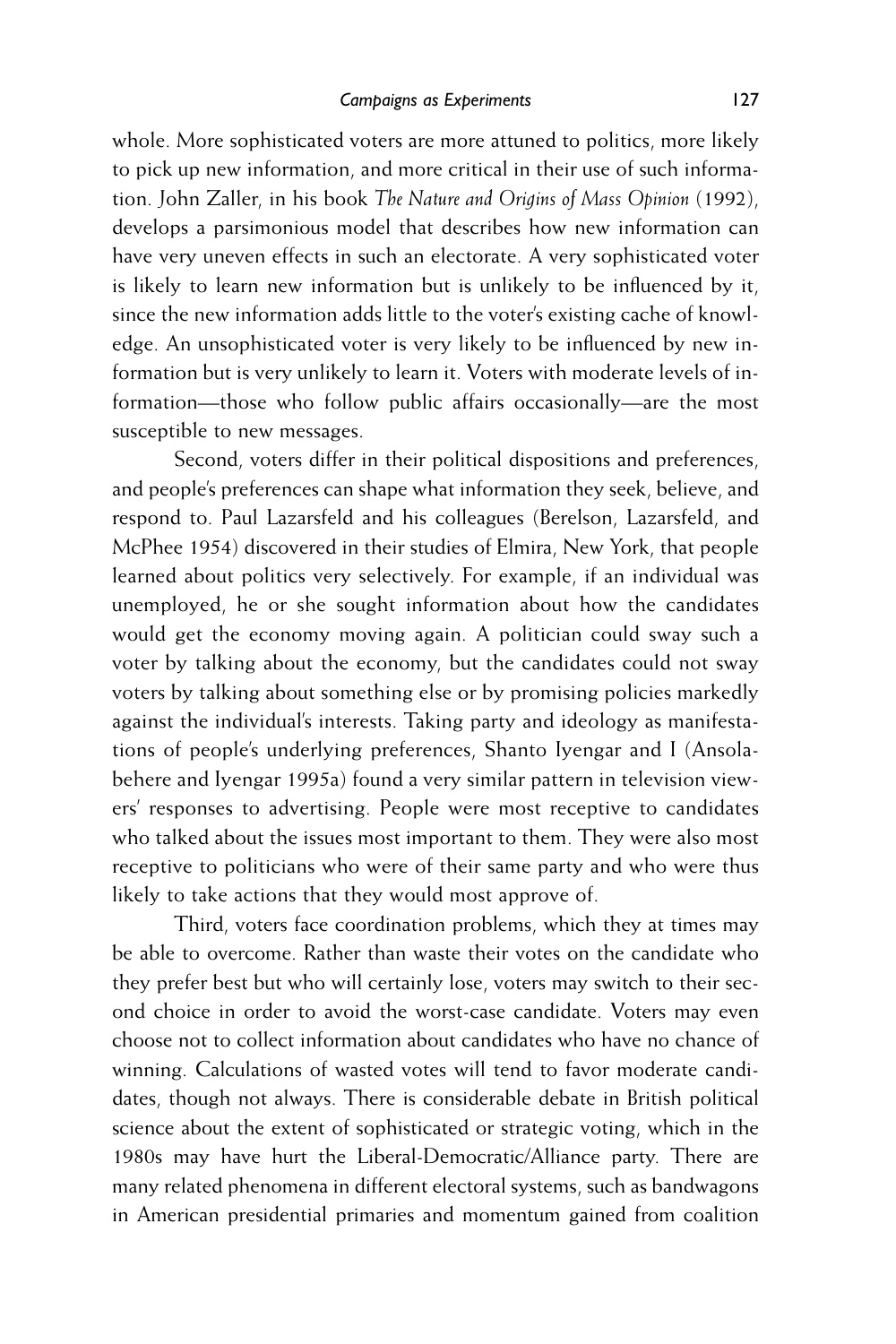partners in New Zealand (see Johnston and Vowles, this volume; see also Cox 1996).

Social scientists have developed good models for each of these forms of behavior. The challenge for empirical research is one of scale. The number of possible campaign effects is staggering, as the electorate can vary along each of these dimensions, and these dimensions might even have interactive effects. To examine any one of these effects adequately or to detect important interactions among them requires studies that are focused on measuring the effects of campaigns and carefully designed to measure these effects. Only a handful of such studies have really ever been executed.

### *Measurement of Treatment Exposure*

Perhaps the least appreciated problem in the study of campaigns is measuring actual exposure to a message. The great advantage of experiments is that the experimenter observes (and controls) who sees what message. Studies using survey and aggregate data do not measure this directly. In surveys, we may ask whether someone recalled seeing an ad or a story or whether they regularly watch certain programs. In aggregate data analysis, we know the dates that events happen on and can associate those with the time trend in the public opinion polls. These measures do not capture actual exposure.

Determining who actually saw or heard a message has proven a very thorny problem. Schuman and Presser's (1981) novel question-wording experiments show how fragile survey responses can be to slight changes in wording, timing of questions, and sensitivity of the subject. They conclude their research with a preference for using open-ended and uncoached or prefaced questions. In media research, even these forms of questions fail to get at actual exposure.

In our own study, Shanto Iyengar and I tested the advertising exposure question used by NES (Ansolabehere and Iyengar 1995b). About a half hour following the viewing of the videotape we asked participants, "Do you recall seeing any political commercials during the video? If so could you briefly describe the ad?" Using a generous coding, just over half (55 percent) of the people who actually saw an ad could remember that they did. If we required that they could say anything about the ad, that fraction fell to just above a quarter (28 percent). This is a very severe downward bias in the actual exposure rate reported by such a question.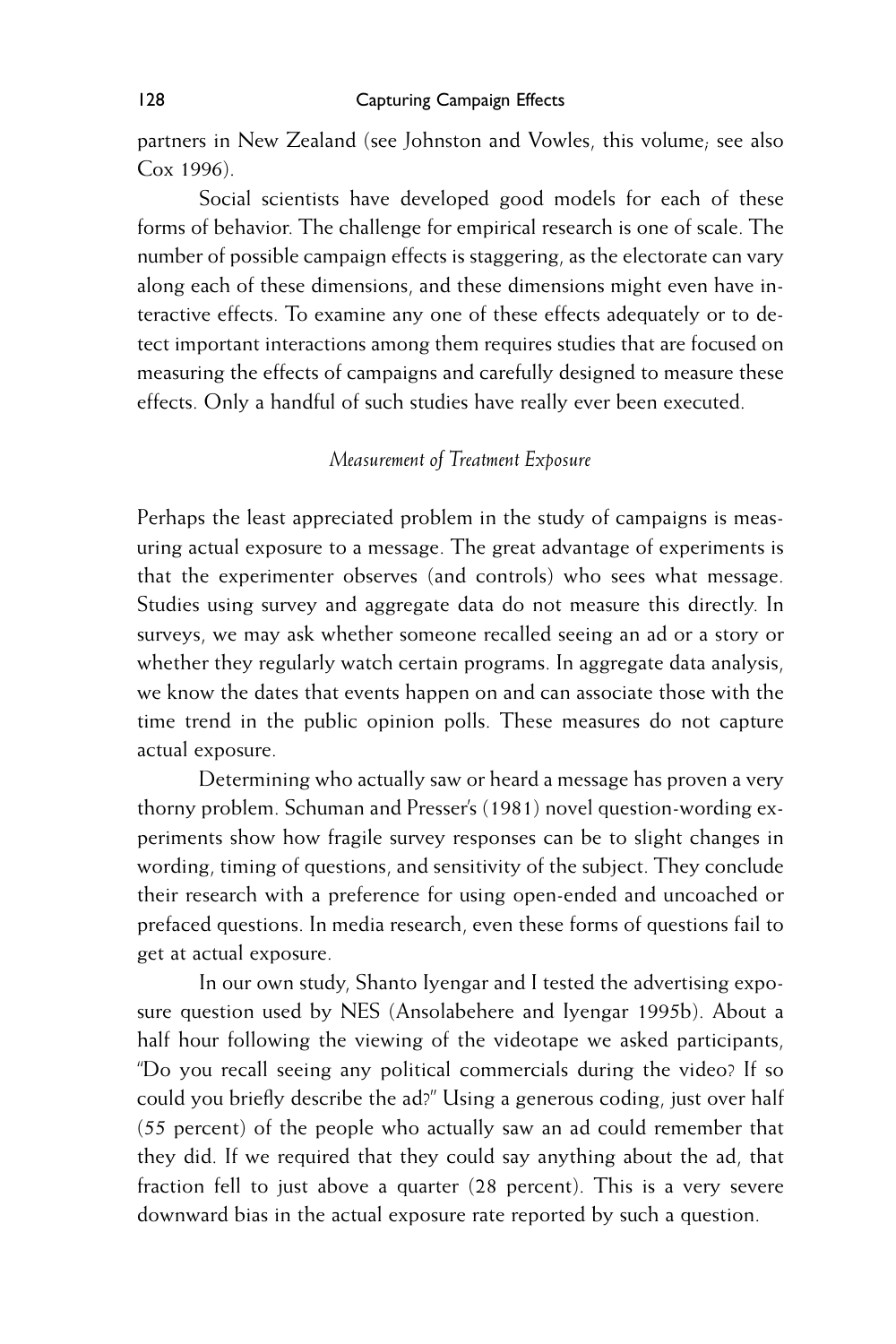To make matters worse, we found that recall did not mediate the effects of actual exposure. We measured the effects of actual exposure on vote preferences using an ordered probit predicting party preference in the vote on the party of the candidate whose ad was seen, plus many control variables. The effect of the ad was to move vote intentions about 7 percentage points toward the sponsor of the ad. We then measured the effect of recall on vote intentions. People who recalled the ad were only 2 percentage points more likely to vote for the sponsor than those who did not, an insignificant effect. The difference could be due to measurement error, which would bias the coefficient on recall downward, or to a significant mediating effect of recall, which would mean that there is a significant interaction between recalled and actual exposure.

The culprit is measurement error. As the third step in this analysis, we broke the treatment variable into two groups: those who were exposed to and recalled the ad and those who were exposed to the ad and did not recall it. The coefficients were nearly exactly the same. Those who recalled the ad were as strongly affected as those who did not recall the ad. In other words, recall seems to be nothing more than a very bad measure of actual exposure, which strongly influences opinions.

What to do with a measure like this? Perhaps the question should be discarded. Before doing so, though, researchers need to examine whether a valid correction for these measurement errors can be constructed. Are valid instruments available? Can multiple measures fix these problems? The work of Achen (1978) on representation and Bartels (1993) on media exposure generally seem like promising starting points.

### *Assignment of Treatments*

The granddaddy of all media studies problems is the assignment of treatments. When we conduct experiments, randomization allows us to estimate the effects of a specific treatment without bias, eliminating statistically the effects of the many other factors that influence behavior.<sup>3</sup>

In a campaign, what is said and how it is said are dictated by the logic of political strategy, not by the roll of the experimenters' dice. Strategic behavior of candidates and other players will introduce bias into any study if the choice of strategy depends on the expected effect that such actions might have on the vote. For example, in a presidential race, the mathematics of the Electoral College lead candidates to focus their campaign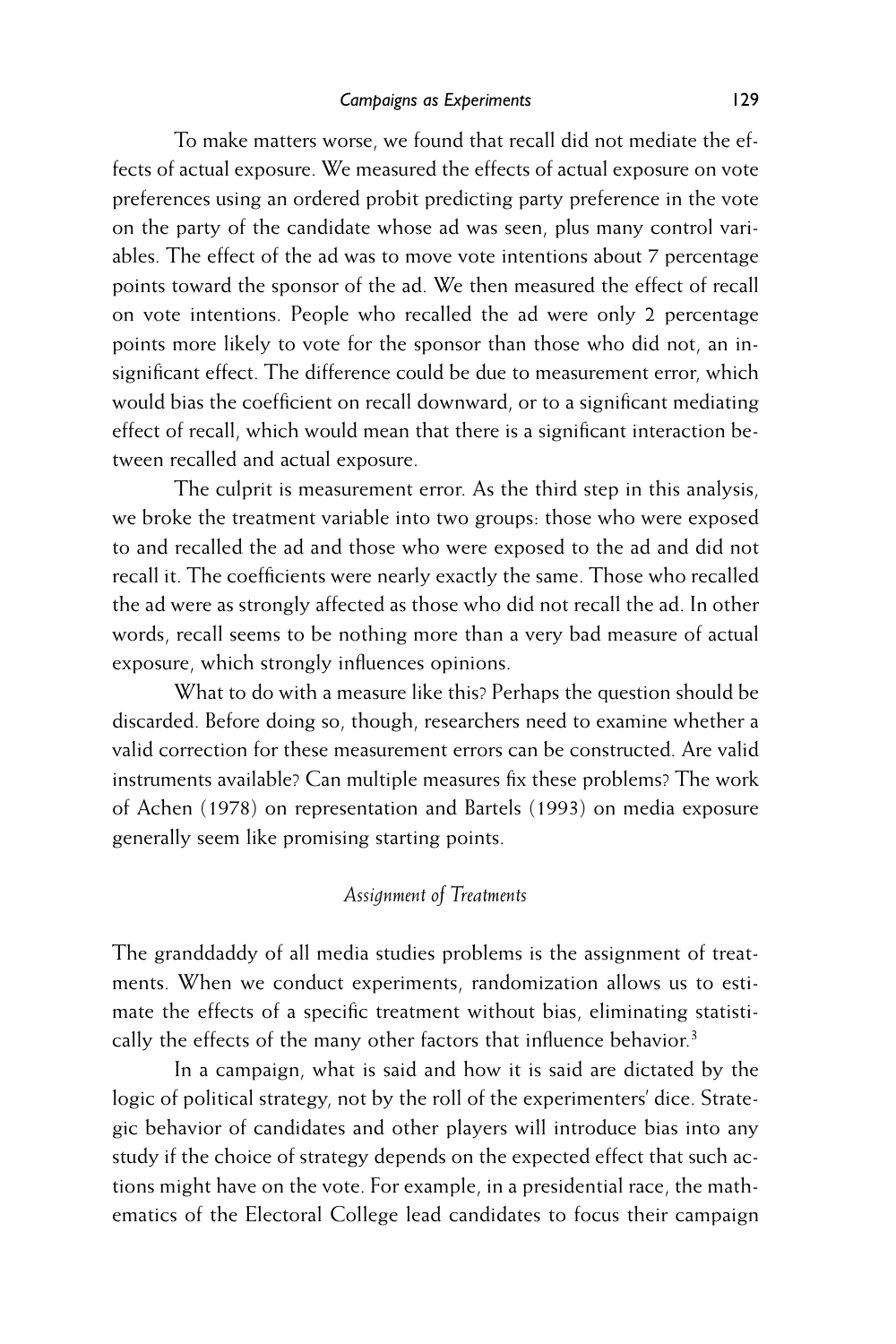efforts on the swing states. Heavily Democratic states like Massachusetts, New York, and Rhode Island and heavily Republican states like Utah, Alaska, Kansas, and Idaho will see few if any presidential advertisements, while the swing states of Illinois, Michigan, Florida, and Ohio will be inundated with campaign commercials.

The problem this creates for researchers can be seen by considering the hypothetical experiment sketched previously. Now we will choose who sees what by tossing a weighted coin rather than a fair coin. The weight on the coin will be determined by the likely response. Suppose that in the pretest questionnaire we determine that person *i* is more likely to participate than person *j.* In our mathematical symbols given previously, this means that  $Y_{it}(P) > Y_{it}(P)$  and  $Y_{it}(N) > Y_{it}(N)$ . Now let us toss a weighted coin where the weights are such that the probability that *i* sees tape P is  $q > 1/2$ . The expected outcome of the equation now becomes

$$
q [Y_{it}(P) - Y_{it}(N)] + (1 - q) [Y_{it}(P) - Y_{it}(N)].
$$

This is larger than the Average Causal Effect. If the weight made *j* more likely to see the positive ad, then the estimated effect would be too small.

Of course, if we knew the value of *q* we could fix this quantity with the appropriate weights. Unfortunately, in survey research and analyses of aggregate data, we do not know this quantity. It depends on the behavior of voters, politicians, journalists, and others who produce and demand political information. If we are to reduce the biases that come from nonrandom treatment assignments, we must try to analyze the process that determines who sees what in politics. Three approaches have been used.

First, we may model the cognitive process described earlier. This is another take on John Zaller's model of mass opinion. In his formulation, the probability that someone is exposed to a message is an increasing function of his or her attentiveness to politics and the responsiveness to new information is a decreasing function of his or her attentiveness to politics. Zaller assumes that if a person doesn't receive a message he or she can't be influenced by it, and this allows him to estimate  $q$  as a function of attentiveness and *Y* as a function of attentiveness. The basic structure of this model can be applied to many other problems, such as the content of messages.

Second, we may use a conventional psychometric solution, which involves multiple measures for each individual and assumptions about the cumulative effects of those measures over time. Bartels (1993) uses such a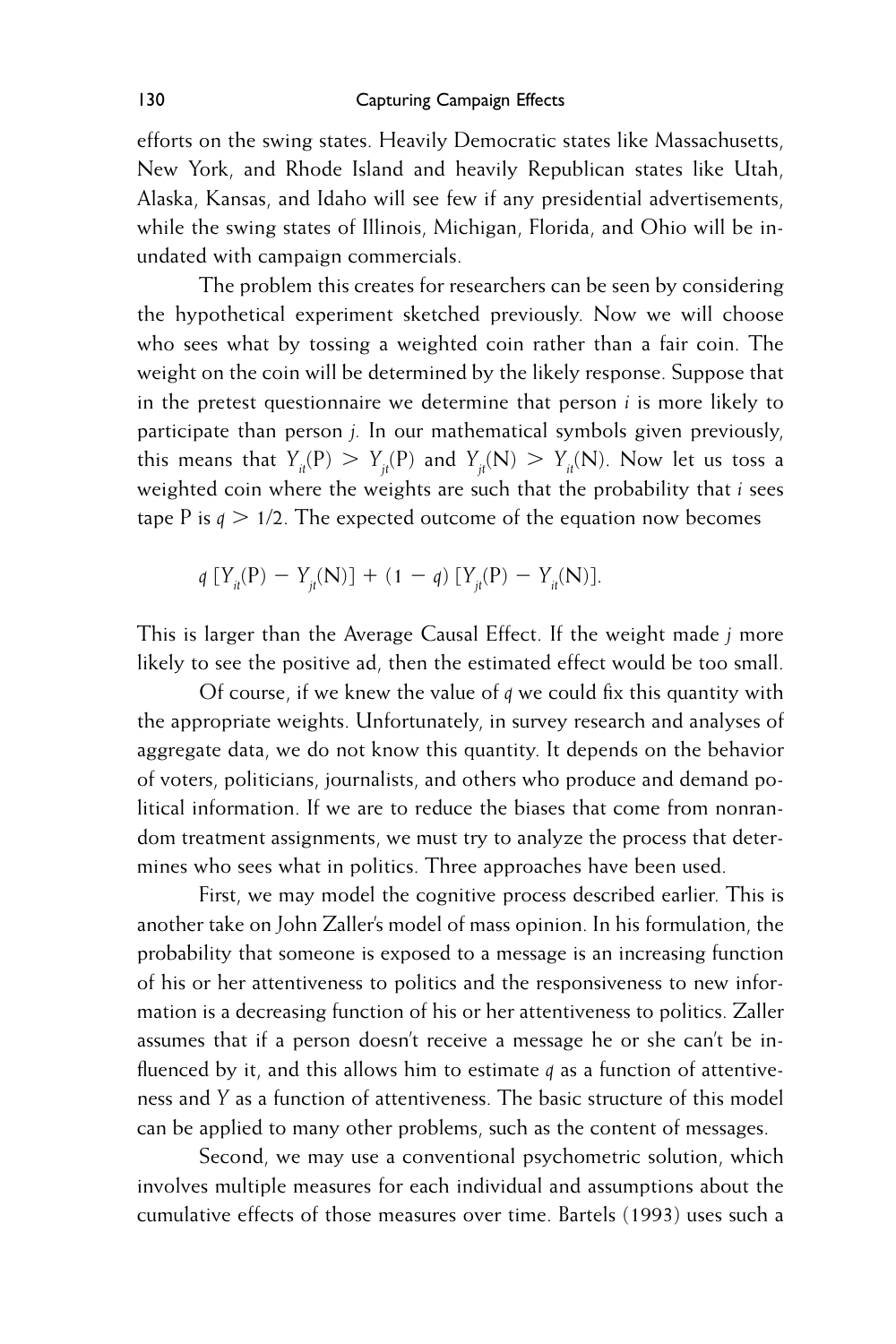model to estimate the effects of media exposure, measured using the NES panel data, on opinion formation. Bartels finds modest effects where negative or no correlations existed before. Achen (1983), though, documents the sensitivity of these models to assumptions. Looking at the Miller-Stokes representation data, Achen shows that one model converts correlations between candidates and voters preferences that are in the range of .4 to over .9. But another, equally plausible model pushes those correlations down to .10 or .05. I suspect that, in the end, these psychometric techniques using cross-sectional data or short panels will not prove terribly useful. Estimates are not very robust to specification assumptions, and testing assumptions is extremely difficult and usually impossible. Zaller's approach seems more fruitful, as does the third approach.

Third, we may use the conventional econometric solution of instrumental variables. Instrumental variables estimation requires that researchers measure variables that influence media exposure but not directly political behavior, such as turnout or vote preference. Within political science, these methods have been most widely applied to the study of campaign spending in congressional elections, and there is considerable debate over which sets of variables can be used to make valid instruments (see, e.g., Jacobson 1990; Gerber 1992). The sorts of variables that likely work for campaign spending are factors that affect the cost of raising campaign money, such as the willingness of interest groups to give to members on valuable committees, but do not affect other electoral advantages that incumbents possess. Research on campaign finance is unique in the development of instrumental variables in the study of campaigns, and this approach has considerable promise for other subjects. Needed, though, are systematic measures of factors that affect the volume and content of media coverage of politics.

### Conclusions

Strange though many campaign practices may seem, political science has taken a decidedly nonanthropological approach to the study of campaigns. Instead, our field has been informed more and more by the rigors of experimental thinking. We understand the politics of campaigns as causes and effects rather than as its many cultures.

I have sketched, and this essay is surely just a sketch, the main tenets of experimental thinking in the study of campaigns. The strength of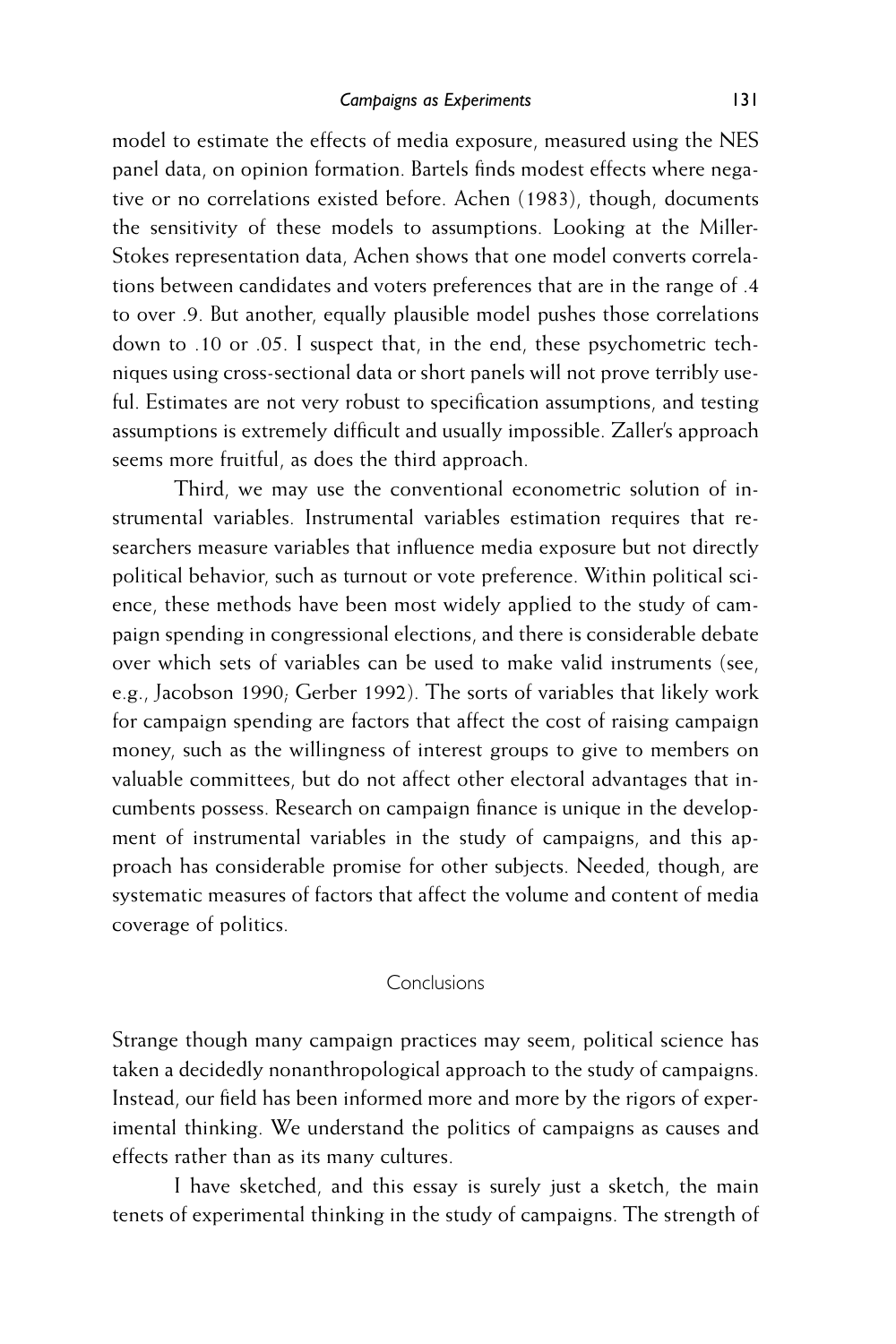experiments is that they offer the most powerful way to observe how the world works under alternative scenarios; they allow us to compare the counterfactuals. Real experiments, though, are relatively rare and often not feasible. Even still, the logic of experimentation clarifies the difficulties of other ways of seeing the world. Analyses of surveys and aggregate data are ideal for mapping the contours of the political landscape. However, when we use surveys, aggregates, and simple observation to measure the effects of information on behavior, we immediately encounter the limitations outlined here. Fixing these problems is difficult but not impossible. And many of the essays in this volume offer innovative attempts to overcome these difficulties

### **NOTES**

1. With a weighted coin, we would devise an unbiased estimate by using the weights appropriately in the formula given previously.

2. It is tempting to throw many different ideas into this category of facts, including emotions and evaluations of candidates. These are not themselves facts. They are outcomes of the process, and calling them facts fundamentally muddies the enterprise.

3. This problem has long been extensively studied by econometricians and statisticians (Heckman 1978; Imbens, Angrist, and Rubin 1996).

#### **REFERENCES**

Achen, Christopher. 1978. "Measuring Representation." *American Journal of Political Science* 22:475–510.

———. 1983. "Toward Theories of Data." In *Political Science: The State of the Discipline,* ed. Ada Finifter. Washington, DC: American Political Science Association.

Ansolabehere, Stephen, and Shanto Iyengar. 1995a. *Going Negative: How Political Advertisements Shrink and Polarize the Electorate.* New York: Free Press.

———. 1995b. "Messages Forgotten." In *Campaigns and Elections American Style,* ed. Candice Nelson and James Thurber. Boulder: Westview.

- Bartels, Larry. 1993. "Messages Received: The Political Impact of Media Exposure." *American Political Science Review* 87:267–85.
- Berelson, Bernard R., Paul F. Lazarsfeld, and William N. McPhee. 1954. *Voting: A Study of Opinion Formation in a Presidential Campaign.* Chicago: University of Chicago Press.
- Brody, Richard, 1992. *Assessing the President.* Palo Alto: Stanford University Press.

Cox, Gary. 1996. *Making Votes Count.* New York: Cambridge University Press.

Gelman, Andrew, and Gary King. 1993. "Why Are American Presidential Election Polls So Variable When Votes Are So Predictable?" *British Journal of Political Science* 23:409–51.